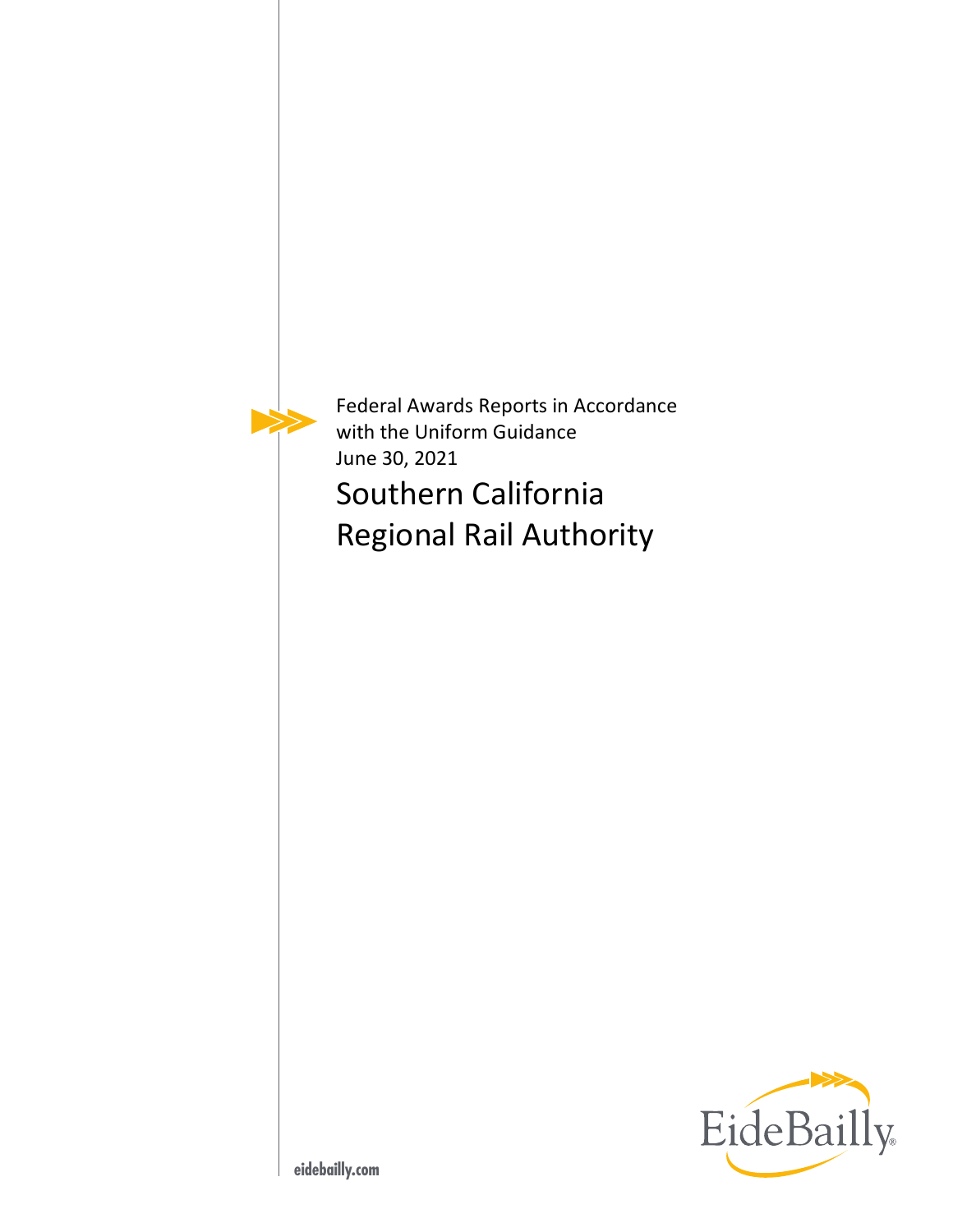| Independent Auditor's Report on Internal Control over Financial Reporting and on Compliance and<br>Other Matters Based on an Audit of Financial Statements Performed in Accordance with        |  |
|------------------------------------------------------------------------------------------------------------------------------------------------------------------------------------------------|--|
| Independent Auditor's Report on Compliance for the Major Federal Program; Report on Internal<br>Control over Compliance; and Report on the Schedule of Expenditures of Federal Awards Required |  |
|                                                                                                                                                                                                |  |
|                                                                                                                                                                                                |  |
| Schedule of Findings and Questioned Costs                                                                                                                                                      |  |
|                                                                                                                                                                                                |  |
|                                                                                                                                                                                                |  |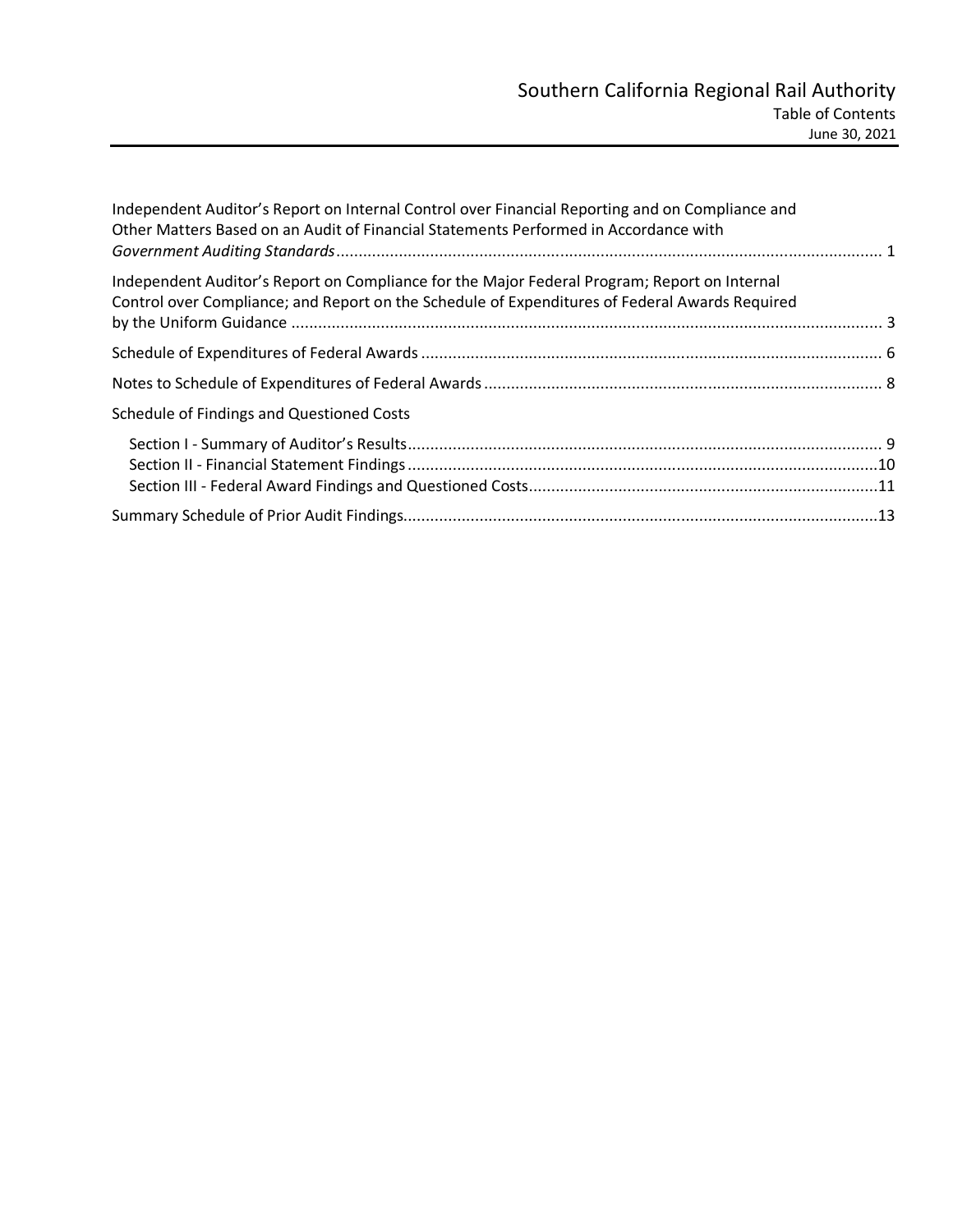

**CPAs & BUSINESS ADVISORS** 

# **Independent Auditor's Report on Internal Control over Financial Reporting and on Compliance and Other Matters Based on an Audit of Financial Statements Performed in Accordance with** *Government Auditing Standards*

To the Board of Directors Southern California Regional Rail Authority Los Angeles, California

We have audited, in accordance with auditing standards generally accepted in the United States of America and the standards applicable to financial audits contained in *Government Auditing Standards*, issued by the Comptroller General of the United States, the financial statements of the Southern California Regional Rail Authority (SCRRA), as of and for the year ended June 30, 2021, and the related notes to the financial statements, which collectively comprise the SCRRA's basic financial statements and have issued our report thereon dated December 21, 2021.

#### **Internal Control over Financial Reporting**

In planning and performing our audit of the financial statements, we considered SCRRA's internal control over financial reporting (internal control) as a basis for designing audit procedures that are appropriate in the circumstances for the purpose of expressing our opinion on the financial statements, but not for the purpose of expressing an opinion on the effectiveness of SCRRA's internal control. Accordingly, we do not express an opinion on the effectiveness of SCRRA 's internal control.

A *deficiency in internal control* exists when the design or operation of a control does not allow management or employees, in the normal course of performing their assigned functions, to prevent, or detect and correct, misstatements on a timely basis. A *material weakness* is a deficiency, or a combination of deficiencies, in internal control, such that there is a reasonable possibility that a material misstatement of the entity's financial statements will not be prevented or detected and corrected on a timely basis. A *significant deficiency* is a deficiency, or a combination of deficiencies, in internal control that is less severe than a material weakness, yet important enough to merit attention by those charged with governance.

Our consideration of internal control was for the limited purpose described in the first paragraph of this section and was not designed to identify all deficiencies in internal control that might be material weaknesses or significant deficiencies. Given these limitations, during our audit we did not identify any deficiencies in internal control that we consider to be material weaknesses. However, material weaknesses may exist that have not been identified.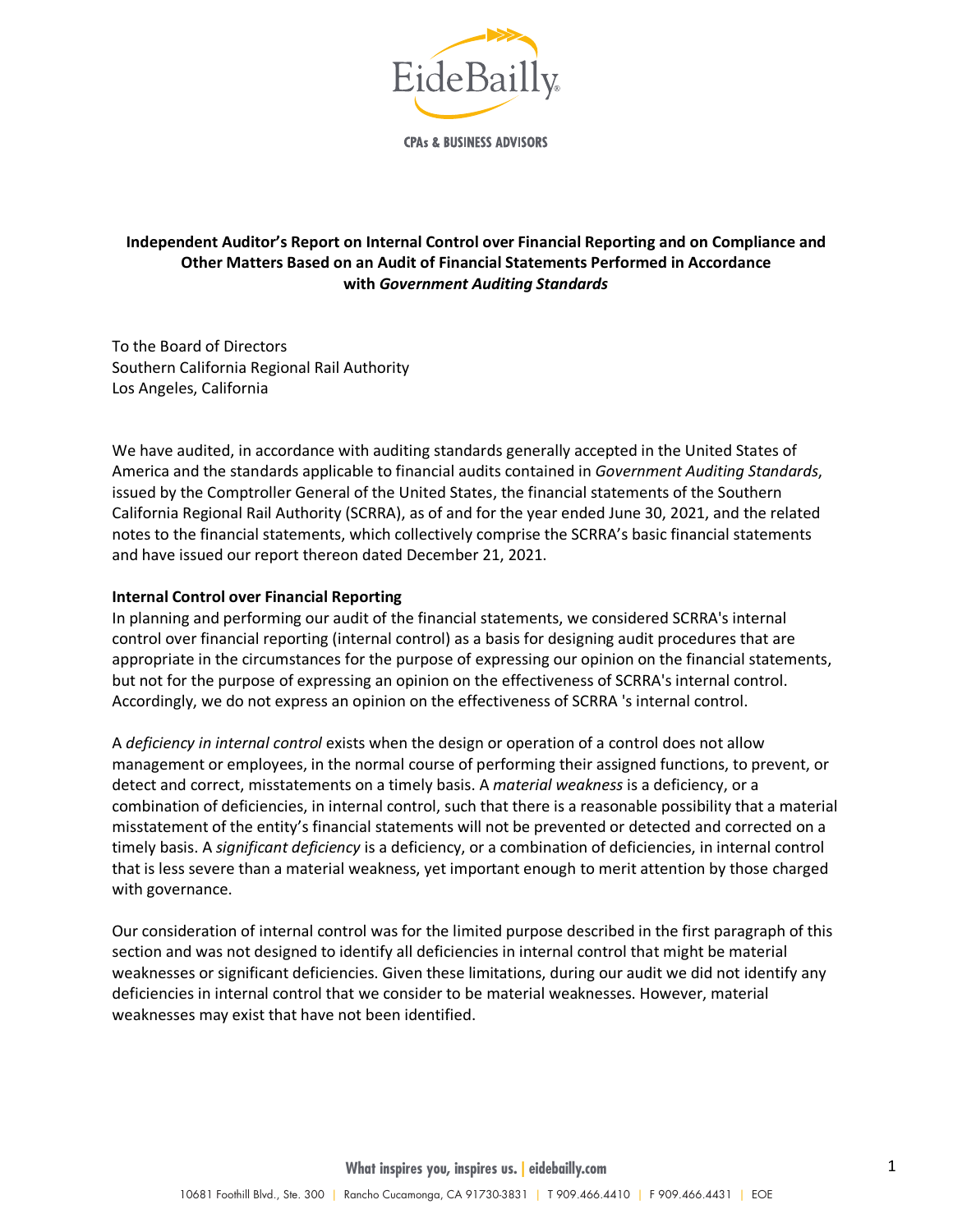#### **Compliance and Other Matters**

As part of obtaining reasonable assurance about whether SCRRA's financial statements are free from material misstatement, we performed tests of its compliance with certain provisions of laws, regulations, contracts, and grant agreements, noncompliance with which could have a direct and material effect on the financial statements. However, providing an opinion on compliance with those provisions was not an objective of our audit, and accordingly, we do not express such an opinion. The results of our tests disclosed no instances of noncompliance or other matters that are required to be reported under *Government Auditing Standards*.

#### **Purpose of this Report**

The purpose of this report is solely to describe the scope of our testing of internal control and compliance and the results of that testing, and not to provide an opinion on the effectiveness of the entity's internal control or on compliance. This report is an integral part of an audit performed in accordance with *Government Auditing Standards* in considering the entity's internal control and compliance. Accordingly, this communication is not suitable for any other purpose.

Sally LLP<br>Rancho Cucamonga, California

December 21, 2021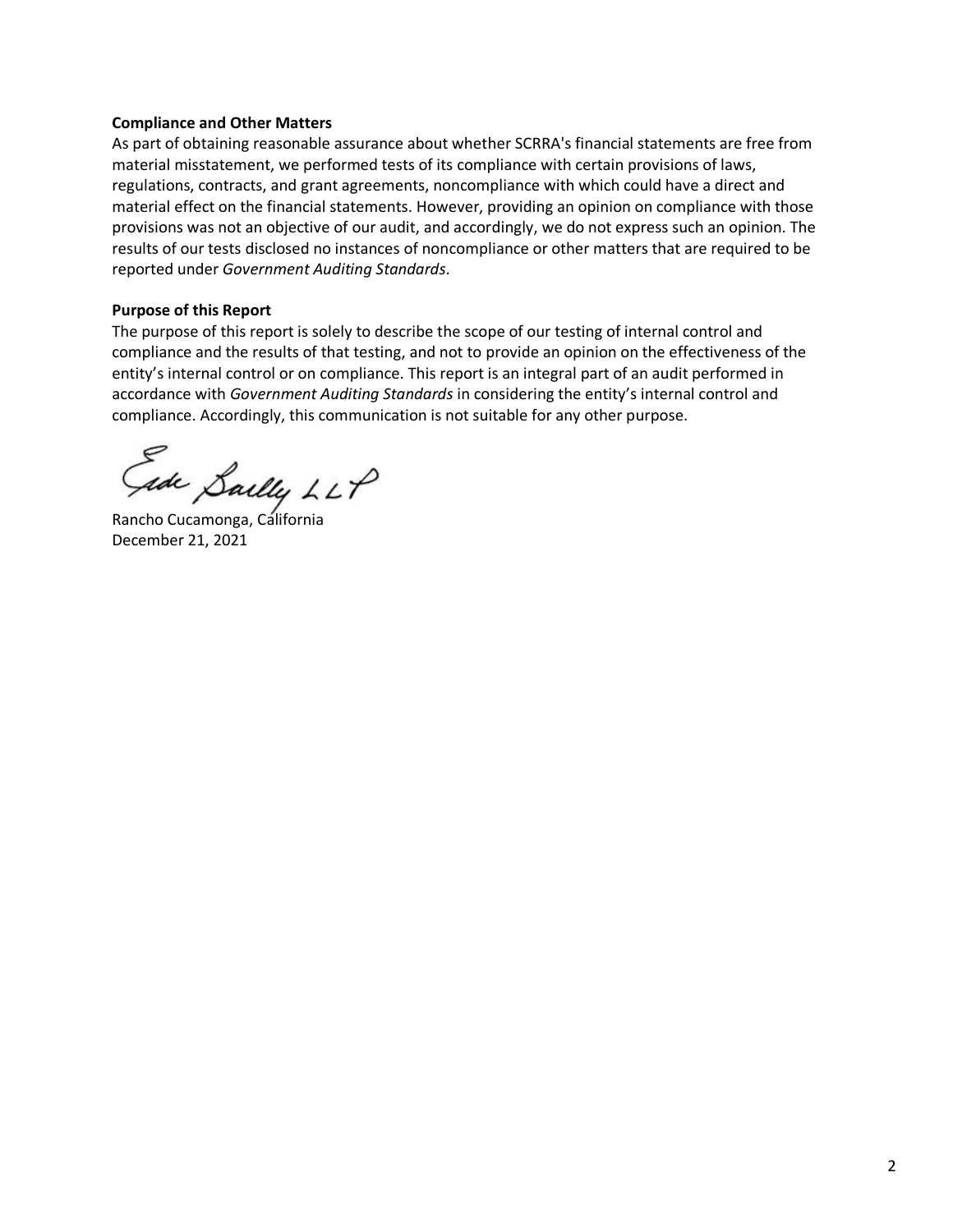

**CPAs & BUSINESS ADVISORS** 

# **Independent Auditor's Report on Compliance for the Major Federal Program; Report on Internal Control over Compliance; and Report on the Schedule of Expenditures of Federal Awards Required by the Uniform Guidance**

To the Board of Directors Southern California Regional Rail Authority Los Angeles, California

## **Report on Compliance for the Major Federal Program**

We have audited Southern California Regional Rail Authority's (SCRRA) compliance with the types of compliance requirements described in the *OMB Compliance Supplement* that could have a direct and material effect on SCRRA's major federal program for the year ended June 30, 2021. SCRRA's major federal program is identified in the summary of auditor's results section of the accompanying schedule of findings and questioned costs.

#### **Management's Responsibility**

Management is responsible for compliance with federal statutes, regulations, and the terms and conditions of its federal awards applicable to its federal programs.

#### **Auditor's Responsibility**

Our responsibility is to express an opinion on compliance for SCRRA's major federal program based on our audit of the types of compliance requirements referred to above. We conducted our audit of compliance in accordance with auditing standards generally accepted in the United States of America the standards applicable to financial audits contained in *Government Auditing Standards*, issued by the Comptroller General of the United States; and the audit requirements of Title 2 U.S. *Code of Federal Regulations* Part 200, *Uniform Administrative Requirements, Cost Principles, and Audit Requirements for Federal Awards* (Uniform Guidance). Those standards and the Uniform Guidance require that we plan and perform the audit to obtain reasonable assurance about whether noncompliance with the types of compliance requirements referred to above that could have a direct and material effect on a major federal program occurred. An audit includes examining, on a test basis, evidence about SCRRA's compliance with those requirements and performing such other procedures as we considered necessary in the circumstances.

We believe that our audit provides a reasonable basis for our opinion on compliance for the major federal program. However, our audit does not provide a legal determination of SCRRA's compliance.

#### **Opinion on the Major Federal Program**

In our opinion, SCRRA complied, in all material respects, with the types of compliance requirements referred to above that could have a direct and material effect on its major federal program for the year ended June 30, 2021.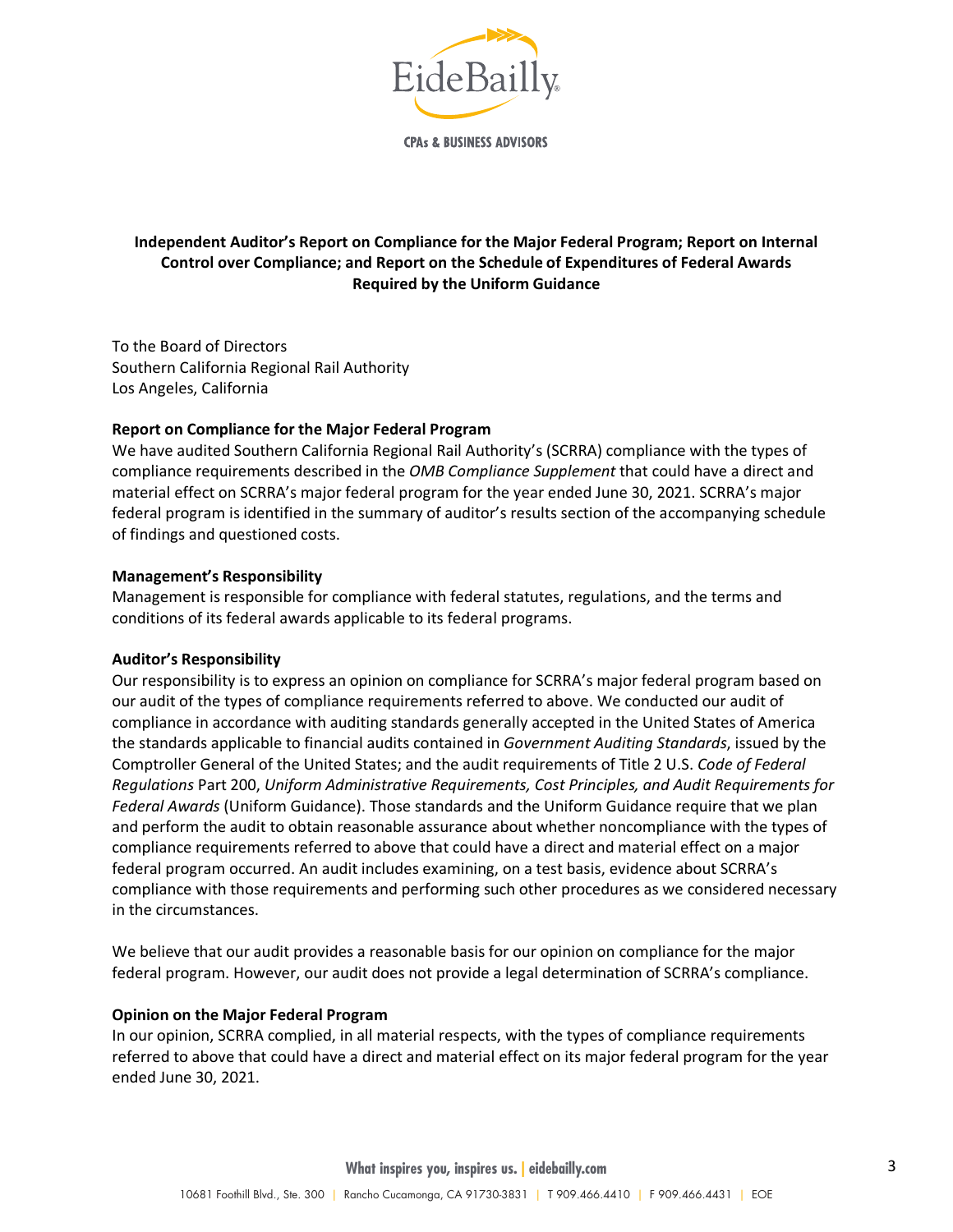#### **Report on Internal Control over Compliance**

Management of SCRRA is responsible for establishing and maintaining effective internal control over compliance with the types of compliance requirements referred to above. In planning and performing our audit of compliance, we considered SCRRA's internal control over compliance with the types of requirements that could have a direct and material effect on the major federal program to determine the auditing procedures that are appropriate in the circumstances for the purpose of expressing an opinion on compliance for the major federal program and to test and report on internal control over compliance in accordance with the Uniform Guidance, but not for the purpose of expressing an opinion on the effectiveness of internal control over compliance. Accordingly, we do not express an opinion on the effectiveness of the SCRRA's internal control over compliance.

*A deficiency in internal control over compliance* exists when the design or operation of a control over compliance does not allow management or employees, in the normal course of performing their assigned functions, to prevent, or detect and correct, noncompliance with a type of compliance requirement of a federal program on a timely basis. *A material weakness in internal control over compliance* is a deficiency, or a combination of deficiencies, in internal control over compliance, such that there is a reasonable possibility that material noncompliance with a type of compliance requirement of a federal program will not be prevented, or detected and corrected, on a timely basis. *A significant deficiency in internal control over compliance* is a deficiency, or a combination of deficiencies, in internal control over compliance with a type of compliance requirement of a federal program that is less severe than a material weakness in internal control over compliance, yet important enough to merit attention by those charged with governance.

Our consideration of internal control over compliance was for the limited purpose described in the first paragraph of this section and was not designed to identify all deficiencies in internal control over compliance that might be material weaknesses or significant deficiencies and therefore, material weaknesses and significant deficiencies may exist that have been identified. We did not identify any deficiencies in internal control over compliance that we consider to be material weaknesses. However, we identified certain deficiencies in internal control over compliance, described in the accompanying schedule of findings and questioned costs as item 2021-001 that we consider to be a significant deficiency.

SCRRA's response to the internal control over compliance finding identified in our audit is described in the accompanying schedule of findings and questioned costs and separate corrective action plan. SCRRA's response was not subjected to the auditing procedures applied in the audit of compliance and, accordingly, we express no opinion on the response.

The purpose of this report on internal control over compliance is solely to describe the scope of our testing of internal control over compliance and the results of that testing based on the requirements of the Uniform Guidance. Accordingly, this report is not suitable for any other purpose.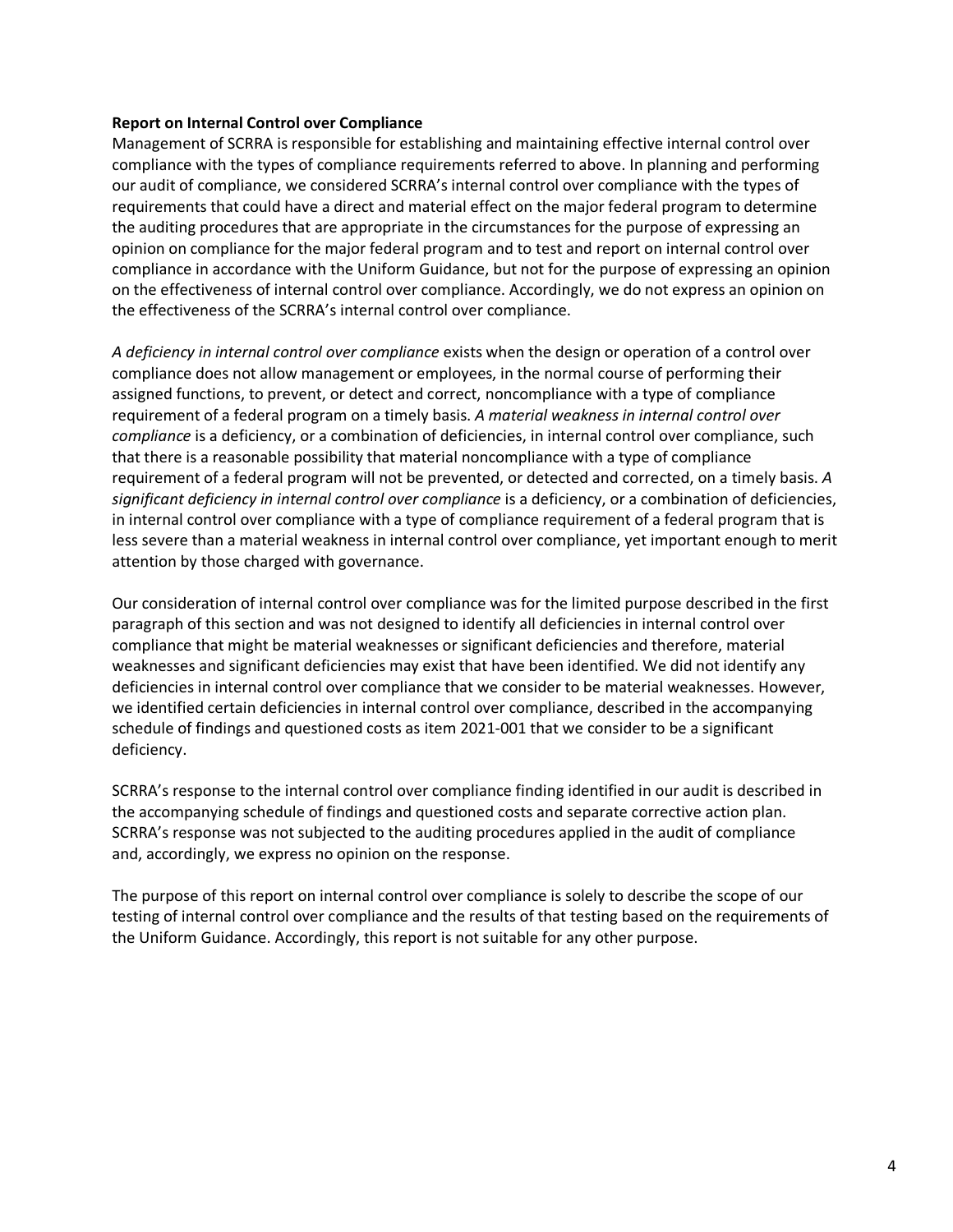#### **Report on Schedule of Expenditures of Federal Awards Required by the Uniform Guidance**

We have audited the financial statements of SCRRA as of and for the year ended June 30, 2021, and the related notes to the financial statements, which collectively comprise SCRRA's basic financial statements. We issued our report thereon dated December 21, 2021, which contained an unmodified opinion on those financial statements. Our audit was conducted for the purpose of forming an opinion on the financial statements that collectively comprise the basic financial statements. The accompanying schedule of expenditures of federal awards is presented for purposes of additional analysis as required by the Uniform Guidance and is not a required part of the basic financial statements. Such information is the responsibility of management and was derived from and relates directly to the underlying accounting and other records used to prepare the basic financial statements. The information has been subjected to the auditing procedures applied in the audit of the financial statements and certain additional procedures, including comparing and reconciling such information directly to the underlying accounting and other records used to prepare the basic financial statements or to the basic financial statements themselves, and other additional procedures in accordance with auditing standards generally accepted in the United States of America. In our opinion, the schedule of expenditures of federal awards is fairly stated in all material respects in relation to the basic financial statements as a whole.

Gade Saelly LLP

December 21, 2021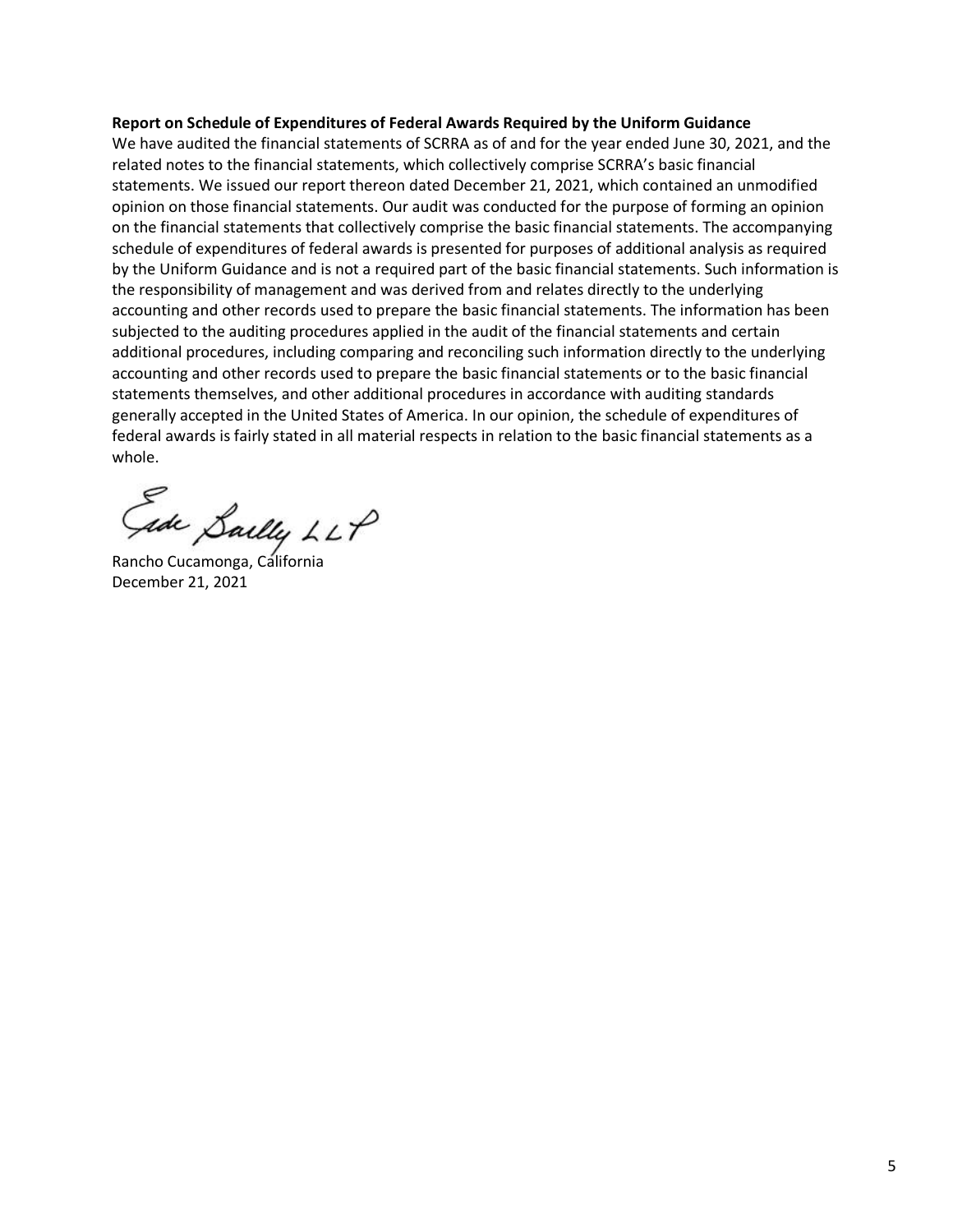| Federal Grantor/Pass-Through<br>Grantor/Program or Cluster Title                           | <b>Federal Financial</b><br>Assistance Listing/<br>Federal CFDA Number | Pass-Through Entity<br>Identifying Number/<br><b>Grant Number</b> | Total<br>Expenditures |
|--------------------------------------------------------------------------------------------|------------------------------------------------------------------------|-------------------------------------------------------------------|-----------------------|
| Department of Transportation                                                               |                                                                        |                                                                   |                       |
| <b>Federal Transit Cluster</b>                                                             |                                                                        |                                                                   |                       |
| Direct Programs:                                                                           |                                                                        |                                                                   |                       |
| Federal Transit Capital Investment Grants                                                  | 20.500                                                                 | CA050205                                                          | \$<br>105,672         |
| Federal Transit Capital Investment Grants                                                  | 20.500                                                                 | CA050235                                                          | 413,911               |
| Federal Transit Capital Investment Grants                                                  | 20.500                                                                 | CA050258                                                          | 95,415                |
| Federal Transit Capital Investment Grants                                                  | 20.500                                                                 | CA050271                                                          | (467)                 |
| Subtotal                                                                                   |                                                                        |                                                                   | 614,531               |
| Passed Through Riverside County Transportation Commissio                                   |                                                                        |                                                                   |                       |
| Federal Transit Capital Investment Grants                                                  | 20.500                                                                 | CA050268                                                          | 119,477               |
| Federal Transit Capital Investment Grants                                                  | 20.500                                                                 | CA050283                                                          | 20,415                |
| Subtotal                                                                                   |                                                                        |                                                                   | 139,892               |
|                                                                                            |                                                                        |                                                                   |                       |
| <b>Total Federal Transit Capital Investment Grants</b>                                     |                                                                        |                                                                   | 754,423               |
| Direct Programs:                                                                           |                                                                        |                                                                   |                       |
| Federal Transit Formula Grants                                                             | 20.507                                                                 | CA90Y687                                                          | 142,999               |
| <b>Federal Transit Formula Grants</b>                                                      | 20.507                                                                 | CA90Y934                                                          | 153,456               |
| Federal Transit Formula Grants                                                             | 20.507                                                                 | CA90Y992                                                          | 10,541                |
| <b>Federal Transit Formula Grants</b>                                                      | 20.507                                                                 | CA2017009                                                         | 104,158               |
| Federal Transit Formula Grants                                                             | 20.507                                                                 | CA2018136                                                         | 231,842               |
| Federal Transit Formula Grants                                                             | 20.507                                                                 | CA2019137                                                         | 986,262               |
| <b>Federal Transit Formula Grants</b>                                                      | 20.507                                                                 | CA2020004                                                         | 424,750               |
| <b>Federal Transit Formula Grants</b>                                                      | 20.507                                                                 | CA2020029                                                         | 170                   |
| COVID-19- Cares Act Federal Transit Formula Grants                                         | 20.507                                                                 | CA2020170                                                         | 148,708,689           |
| Federal Transit Formula Grants                                                             | 20.507                                                                 | CA2021017                                                         | 9,482,528             |
| Subtotal                                                                                   |                                                                        |                                                                   | 160,245,395           |
|                                                                                            |                                                                        |                                                                   |                       |
| Passed Through Riverside County Transportation Commissio<br>Federal Transit Formula Grants | 20.507                                                                 | CA95X339                                                          |                       |
| <b>Federal Transit Formula Grants</b>                                                      | 20.507                                                                 | CA2017112                                                         | 3,730,573<br>56,895   |
| Subtotal                                                                                   |                                                                        |                                                                   | 3,787,468             |
|                                                                                            |                                                                        |                                                                   |                       |
| Passed Through Orange County Transportation Commission                                     |                                                                        |                                                                   |                       |
| <b>Federal Transit Formula Grants</b>                                                      | 20.507                                                                 | CA95X286                                                          | 59,390                |
| Subtotal                                                                                   |                                                                        |                                                                   | 59,390                |
| <b>Total Federal Transit Formula Grants</b>                                                |                                                                        |                                                                   | 164,092,253           |
|                                                                                            |                                                                        |                                                                   |                       |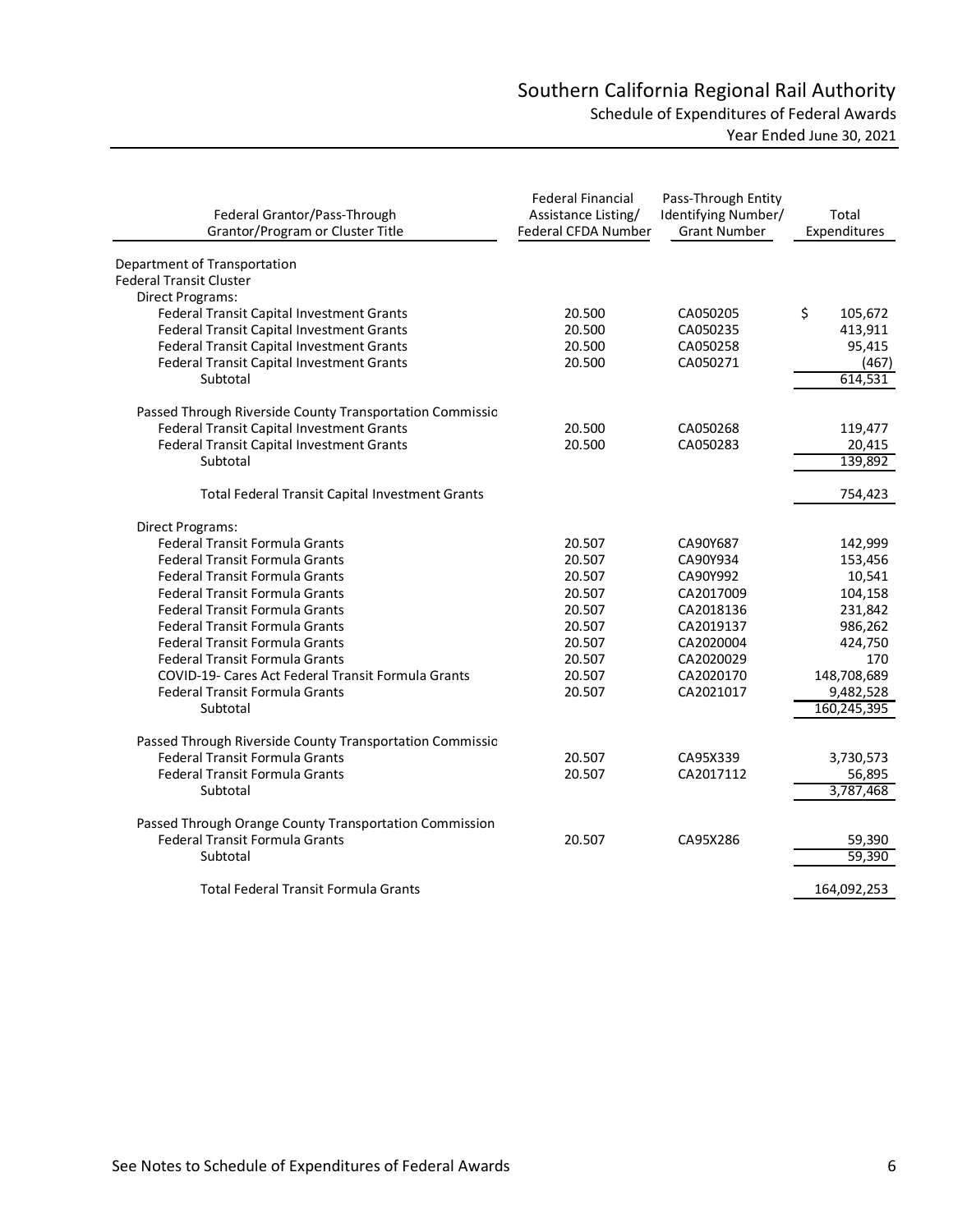# Southern California Regional Rail Authority Schedule of Expenditures of Federal Awards

|  | Year Ended June 30, 2021 |  |  |  |
|--|--------------------------|--|--|--|
|--|--------------------------|--|--|--|

| Federal Grantor/Pass-Through<br>Grantor/Program or Cluster Title       | Federal<br><b>CFDA</b><br>Number | Grant<br>Number | Total<br>Expenditures |
|------------------------------------------------------------------------|----------------------------------|-----------------|-----------------------|
| Direct Programs:                                                       |                                  |                 |                       |
| State of Good Repair Grants Program                                    | 20.525                           | CA540014        | \$<br>975,844         |
| State of Good Repair Grants Program                                    | 20.525                           | CA540043        | 79,690                |
| State of Good Repair Grants Program                                    | 20.525                           | CA2017009       | 10,098,097            |
| State of Good Repair Grants Program                                    | 20.525                           | CA2017085       | 978,990               |
| State of Good Repair Grants Program                                    | 20.525                           | CA2020009       | 762,181               |
| State of Good Repair Grants Program                                    | 20.525                           | CA2021017       | 5,640,050             |
| State of Good Repair Grants Program                                    | 20.525                           | CA2021027       | 2,190                 |
| Subtotal                                                               |                                  |                 | 18,537,042            |
|                                                                        |                                  |                 |                       |
| Passed Through Riverside County Transportation Commissio               |                                  |                 |                       |
| State of Good Repair Grants Program                                    | 20.525                           | CA540033        | 592,255               |
| State of Good Repair Grants Program                                    | 20.525                           | CA2017121       | 5,511,179             |
| State of Good Repair Grants Program                                    | 20.525                           | CA2020261       | 145                   |
| Subtotal                                                               |                                  |                 | 6,103,579             |
| Total tate of Good Repair Grants Program                               |                                  |                 | 24,640,621            |
| <b>Total Federal Transit Cluster</b>                                   |                                  |                 | 189,487,297           |
| Direct Programs:                                                       |                                  |                 |                       |
| Railroad Safety                                                        | 20.301                           | FR-RTE-009-20   | 49,573                |
|                                                                        |                                  |                 |                       |
| <b>Total Railroad Safety</b>                                           |                                  |                 | 49,573                |
| Direct Programs:                                                       |                                  |                 |                       |
| Railroad Safety Technology Grants                                      | 20.321                           | CA2018033       | 230,268               |
|                                                                        |                                  |                 |                       |
| <b>Total Railroad Safety Technology Grants</b>                         |                                  |                 | 230,268               |
|                                                                        |                                  |                 |                       |
| <b>Direct Programs:</b>                                                |                                  |                 |                       |
| Consolidated Rail Infrastructure and Safety Improvemen                 | 20.325                           | FR-CRS-0032-20  | 901,252               |
| Total Consolidated Rail Infrastructure and Safety Improvements Program |                                  |                 | 901,252               |
|                                                                        |                                  |                 |                       |
| <b>Total Department of Transportation</b>                              |                                  |                 | 190,668,390           |
| <b>Total Federal Financial Assistance</b>                              |                                  |                 | \$190,668,390         |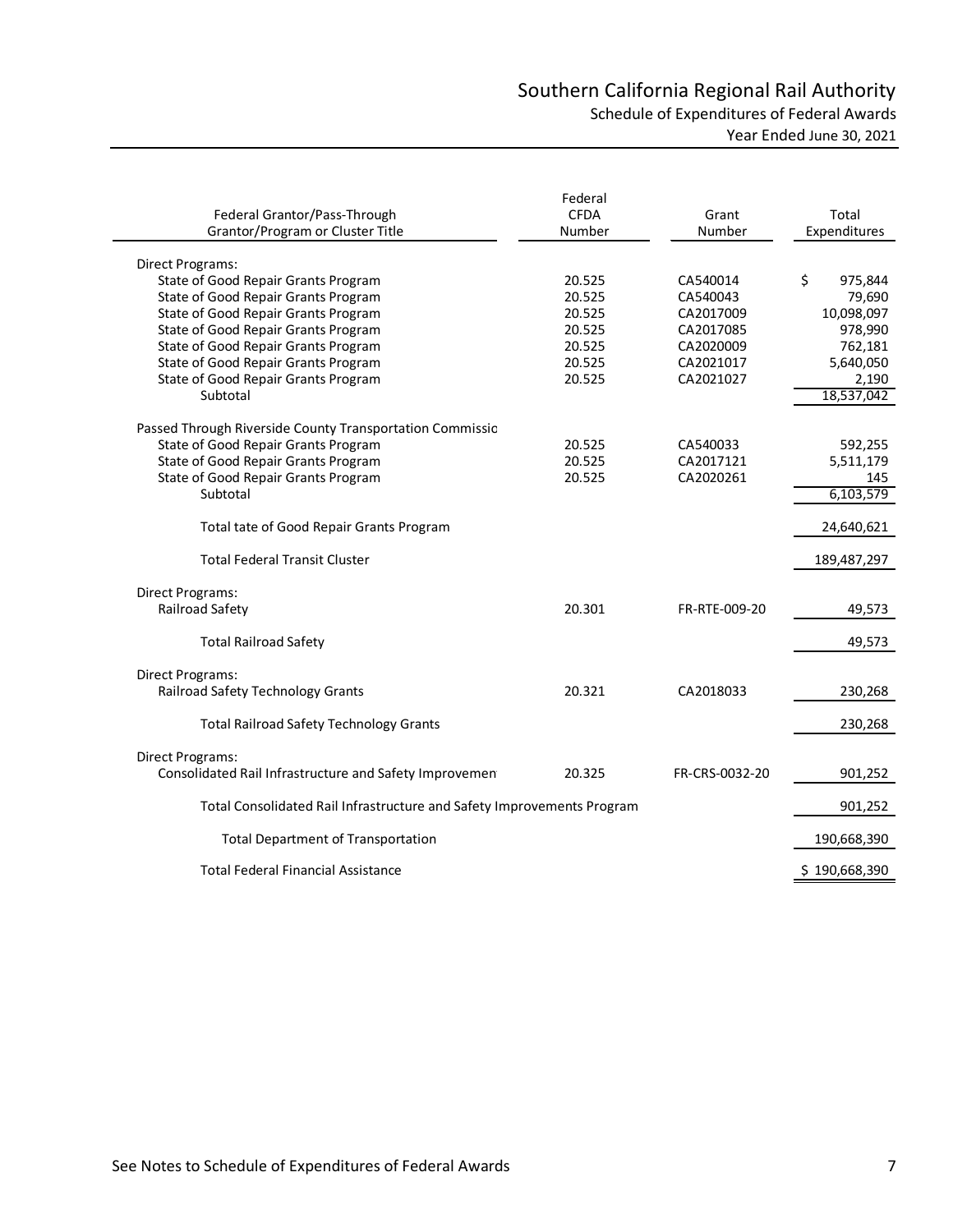# **Note 1 - Basis of Presentation**

The accompanying schedule of expenditures of federal awards (the schedule) includes the federal award activity of Southern California Regional Rail Authority (SCRRA) under programs of the federal government for the year ended June 30, 2021. The information is presented in accordance with the requirements of Title 2 U.S. Code of Federal Regulations Part 200, Uniform Administrative Requirements, Cost Principles, and Audit Requirements for Federal Awards (Uniform Guidance). Because the schedule presents only a selected portion of the operations of SCRRA, it is not intended to and does not present the financial position, changes in net position, or cash flows of SCRRA.

# **Note 2 - Summary of Significant Accounting Policies**

The expenditures included in the accompanying schedule are reported on the accrual basis of accounting. Such expenditures are recognized following the costs principles contained in the Uniform Guidance wherein certain types of expenditures are not allowable or are limited as to reimbursement. Expenditures reported included any property or equipment acquisitions incurred under the federal program. No federal financial assistance has been provided to a subrecipient.

# **Note 3 - Indirect Cost Rate**

The Organization has not elected to use the 10% de minimis cost rate.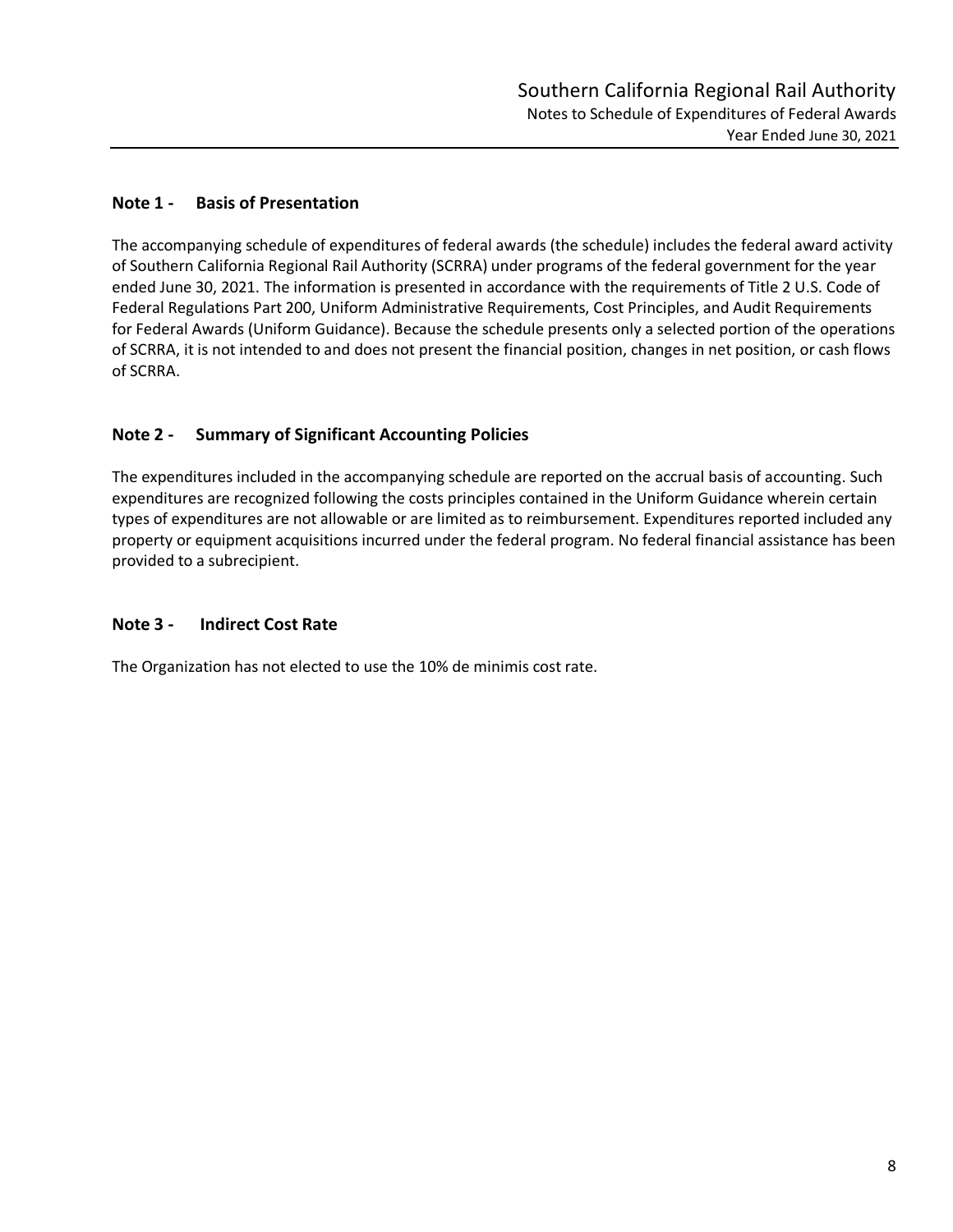| Section I - Summary of Auditor's Results                                                                                           |                                                             |  |
|------------------------------------------------------------------------------------------------------------------------------------|-------------------------------------------------------------|--|
| <b>FINANCIAL STATEMENTS</b>                                                                                                        |                                                             |  |
| Type of auditor's report issued                                                                                                    | Unmodified                                                  |  |
| Internal control over financial reporting:<br>Material weaknesses identified<br>Significant deficiencies identified not considered | No                                                          |  |
| to be material weaknesses                                                                                                          | None Reported                                               |  |
| Noncompliance material to financial statements noted?                                                                              | No                                                          |  |
| <b>FEDERAL AWARDS</b>                                                                                                              |                                                             |  |
| Internal control over major program:<br>Material weaknesses identified<br>Significant deficiencies identified not considered       | No                                                          |  |
| to be material weaknesses                                                                                                          | Yes                                                         |  |
| Type of auditor's report issued on compliance<br>for major programs:                                                               | Unmodified                                                  |  |
| Any audit findings disclosed that are required to be reported in<br>accordance with Uniform Guidance 2 CFR 200.516:                | No                                                          |  |
| Identification of major programs:                                                                                                  |                                                             |  |
| Name of Major Federal Program/Cluster                                                                                              | Federal Financial Assistance Listing/<br><b>CFDA Number</b> |  |
| <b>Federal Transit Cluster</b>                                                                                                     | 20.500, 20.507, 20.525                                      |  |
| Dollar threshold used to distinguish between type A<br>and type B programs:                                                        | \$3,000,000                                                 |  |
| Auditee qualified as low-risk auditee?                                                                                             | Yes                                                         |  |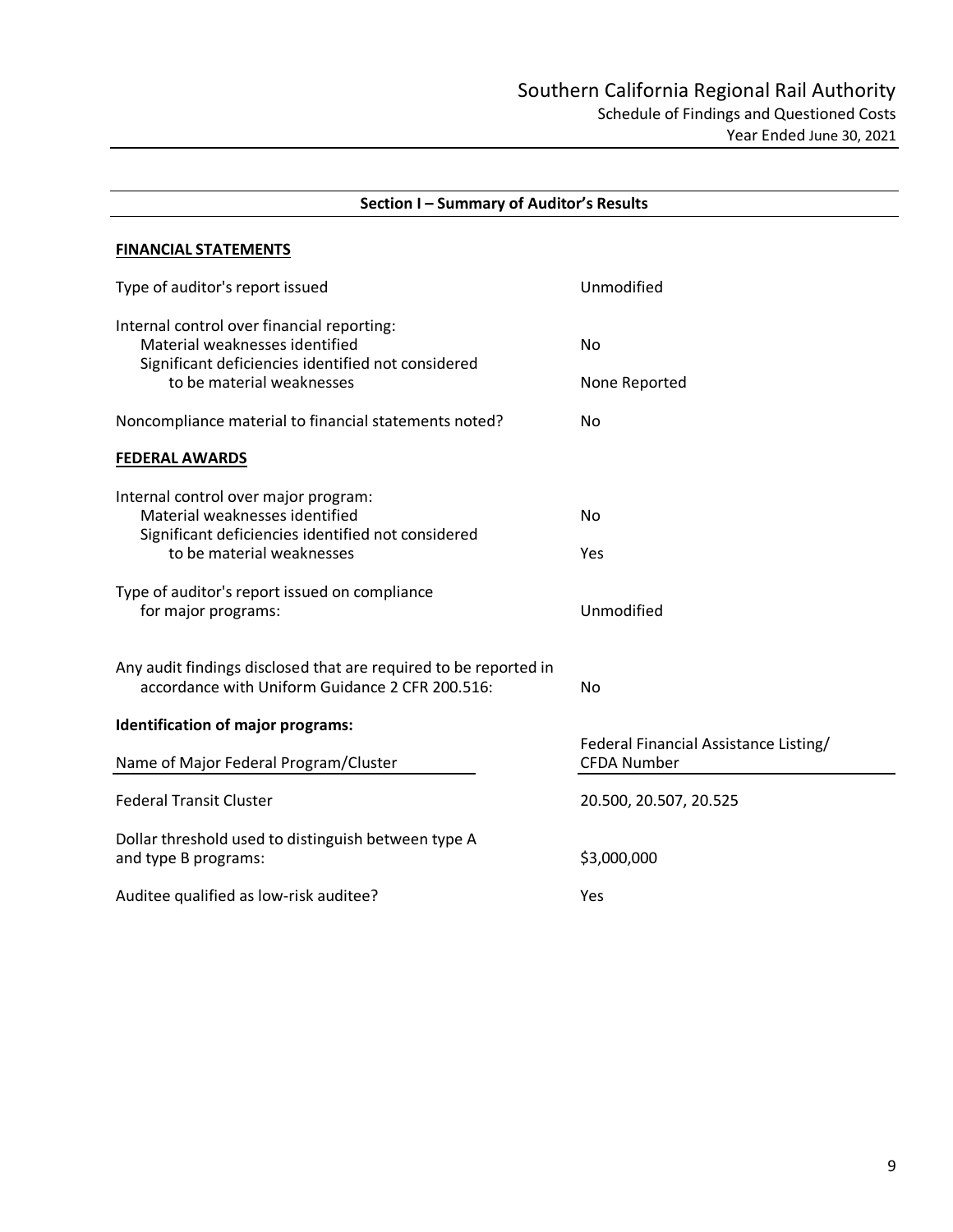**Section II – Financial Statement Findings** 

None Reported.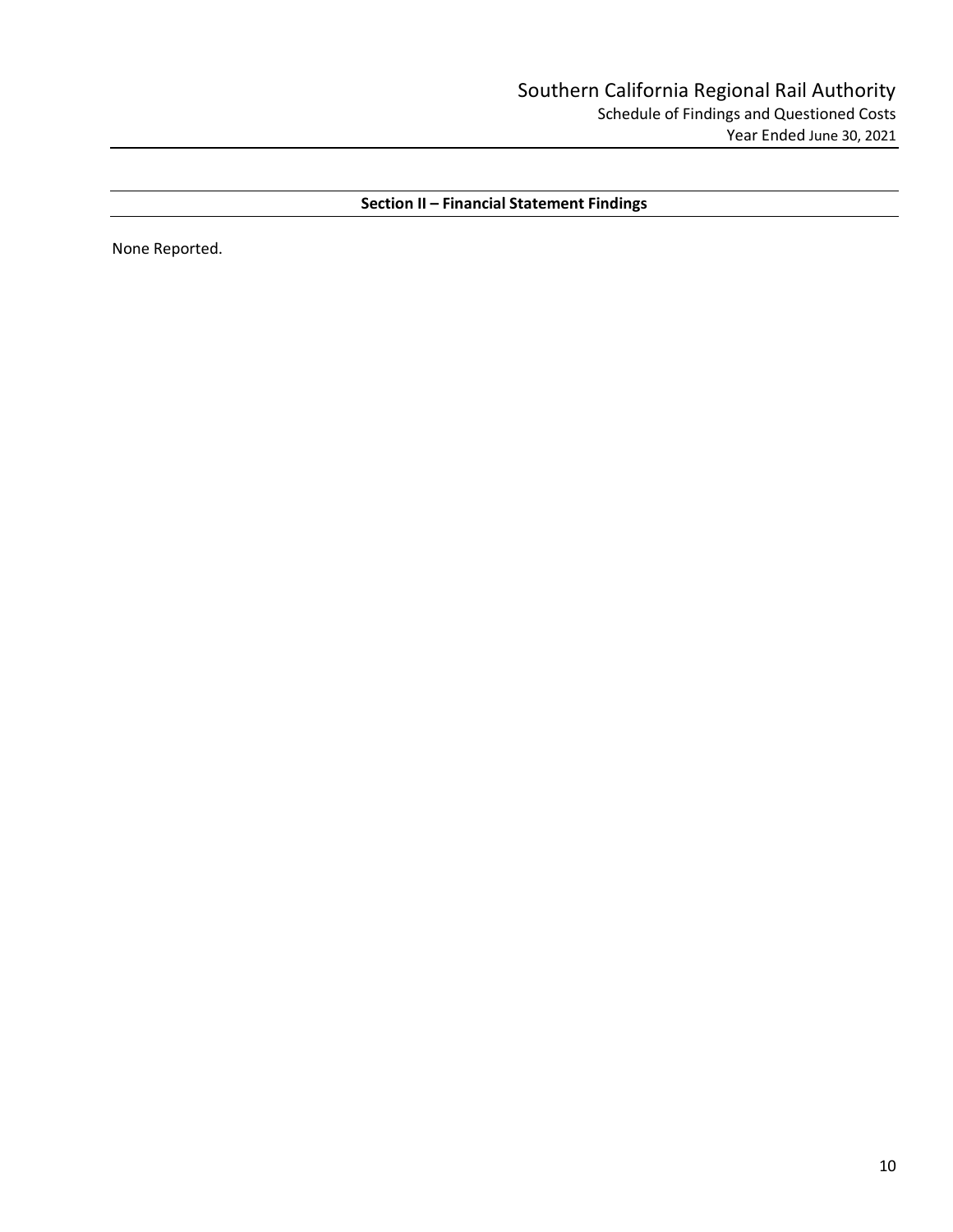#### **Section III – Federal Award Findings and Questioned Costs**

**2021-001 Program Name:** Federal Transit Cluster **CFDA No.:** 20.500/20.507/20.525 **Federal Grantor:** U.S. Department of Transportation **Award No. and Year:** Various

> **Compliance Requirement:** Procurement and Suspension and Debarment **Type of Finding:** Significant Deficiency in Internal Control

#### *Criteria:*

2 CFR Section 200.303(a), Internal Controls, states that the non-Federal entity must establish and maintain effective internal control over the Federal award that provides reasonable assurance that the non-Federal entity is managing the Federal award in compliance with Federal statutes, regulations, and the terms and conditions of the Federal award.

Title 2 CFR Section 200.214 of the Uniform Guidance states that SCRRA must comply with 2 CFR part 180, which implements Executive Orders 12549 and 12689. The regulations in 2 CFR part 180 restrict awards, subawards, and contracts with certain parties that are debarred, suspended, or otherwise excluded from or ineligible for participation in Federal assistance programs or activities. The 2021 Compliance Supplement states:

Non-Federal entities are prohibited from contracting with or making subawards under covered transactions to parties that are suspended or debarred. "Covered transactions" include contracts for goods and services awarded under a non-procurement transaction (e.g., grant or cooperative agreement) that are expected to equal or exceed \$25,000 or meet certain other criteria as specified in 2 CFR section 180.220. All non-procurement transactions entered into by a passthrough entity (i.e., subawards to subrecipients), irrespective of award amount, are considered covered transactions, unless they are exempt as provided in 2 CFR section 180.215. When a non-Federal entity enters into a covered transaction with an entity at a lower tier, the non-Federal entity must verify that the entity, as defined in 2 CFR section 180.995 and agency adopting regulations, is not suspended or debarred or otherwise excluded from participating in the transaction. This verification may be accomplished by (1) checking the System for Award Management (SAM) Exclusions maintained by the General Services Administration (GSA) and available at https://www.sam.gov/SAM/, (2) collecting a certification from the entity, or (3) adding a clause or condition to the covered transaction with that entity (2 CFR section 180.300).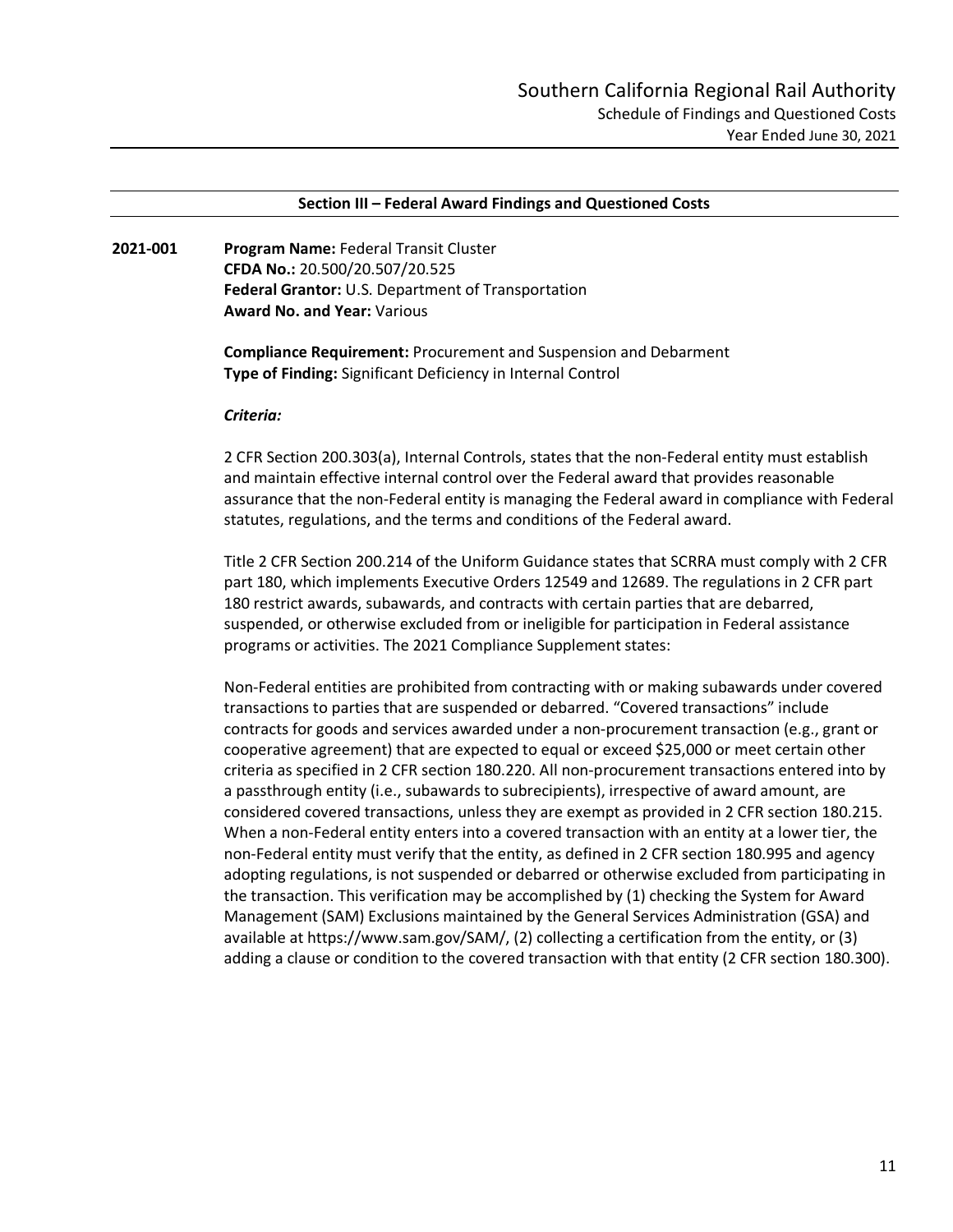## *Condition:*

During our testing of SCRRA's provisions for procurement requirements, we noted two (2) contracts of the sample of forty (40) selected for testing where there was no evidence that SCRRA verified the vendor was not suspended or debarred or otherwise excluded from participating in the transaction, prior to entering the contract, in accordance with SCRRA's policy.

# *Cause:*

SCRRA did not adhere to established policies and procedures to verify the information described in the condition prior to entering the transactions.

# *Effect:*

SCRRA's control was not consistently applied, which required verification of suspension or debarment prior to entering the contract. However, the verification of suspension and debarment was subsequently performed and documented by SCRRA.

# *Questioned Costs:*

No questioned costs were identified as a result of our procedures.

# *Context/Sampling:*

A nonstatistical sample of 40 out of 200 procurement contracts were selected for procurement and suspension and debarment testing.

# *Repeat Finding from Prior Year(s):*

No

# *Recommendation:*

We recommend SCRRA adhere to their procurement procedures requiring the suspension or debarment verification is performed prior to entering into a covered transaction.

# *Views of Responsible Officials:*

Management Agrees. See separate corrective action plan.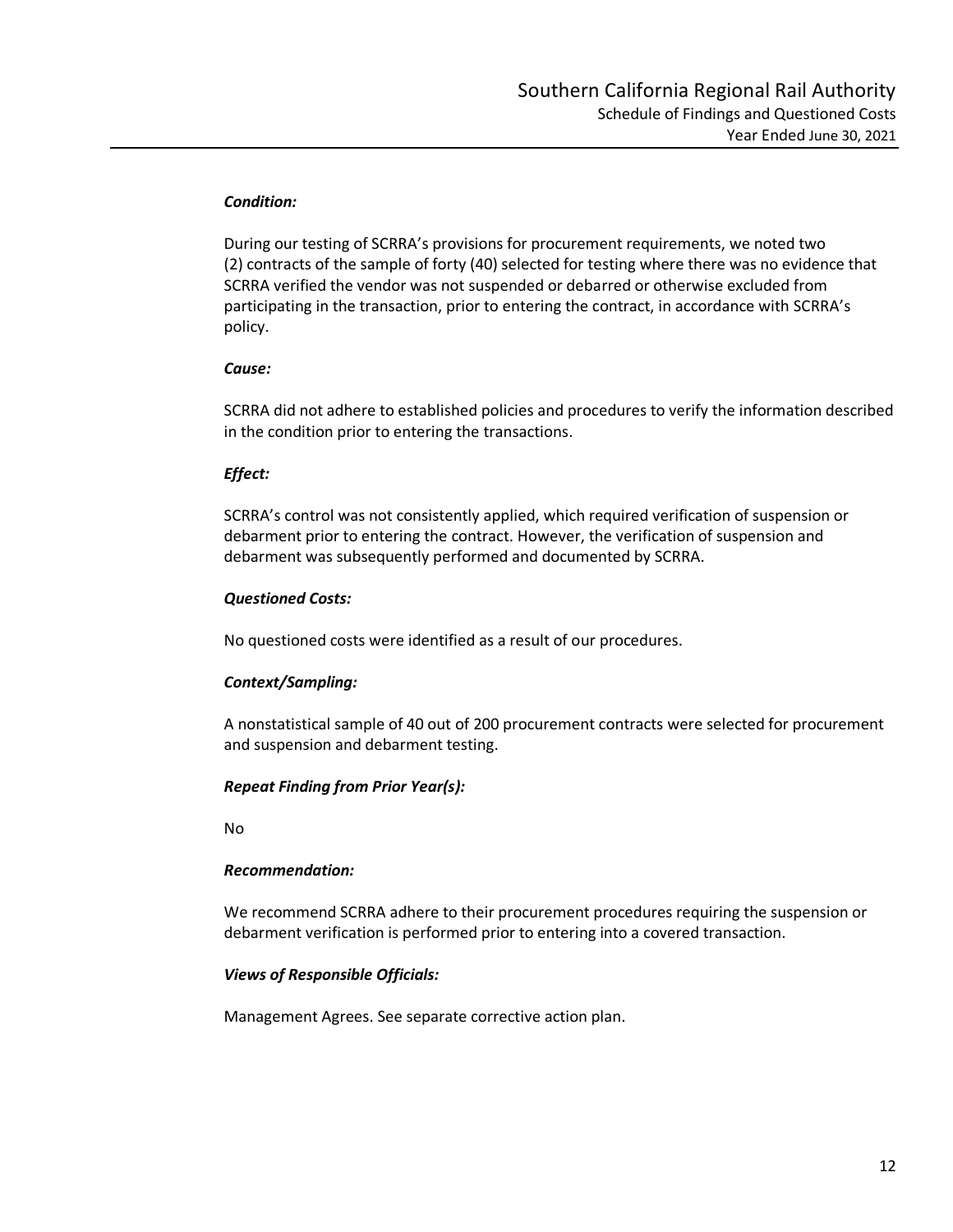# **Financial Statement Findings:**

| Finding No. | <b>Finding Description</b>           | <b>Status of Corrective Action</b> |
|-------------|--------------------------------------|------------------------------------|
| 12020-001   | Financial Reporting/Year End Closing | <b>Implemented</b>                 |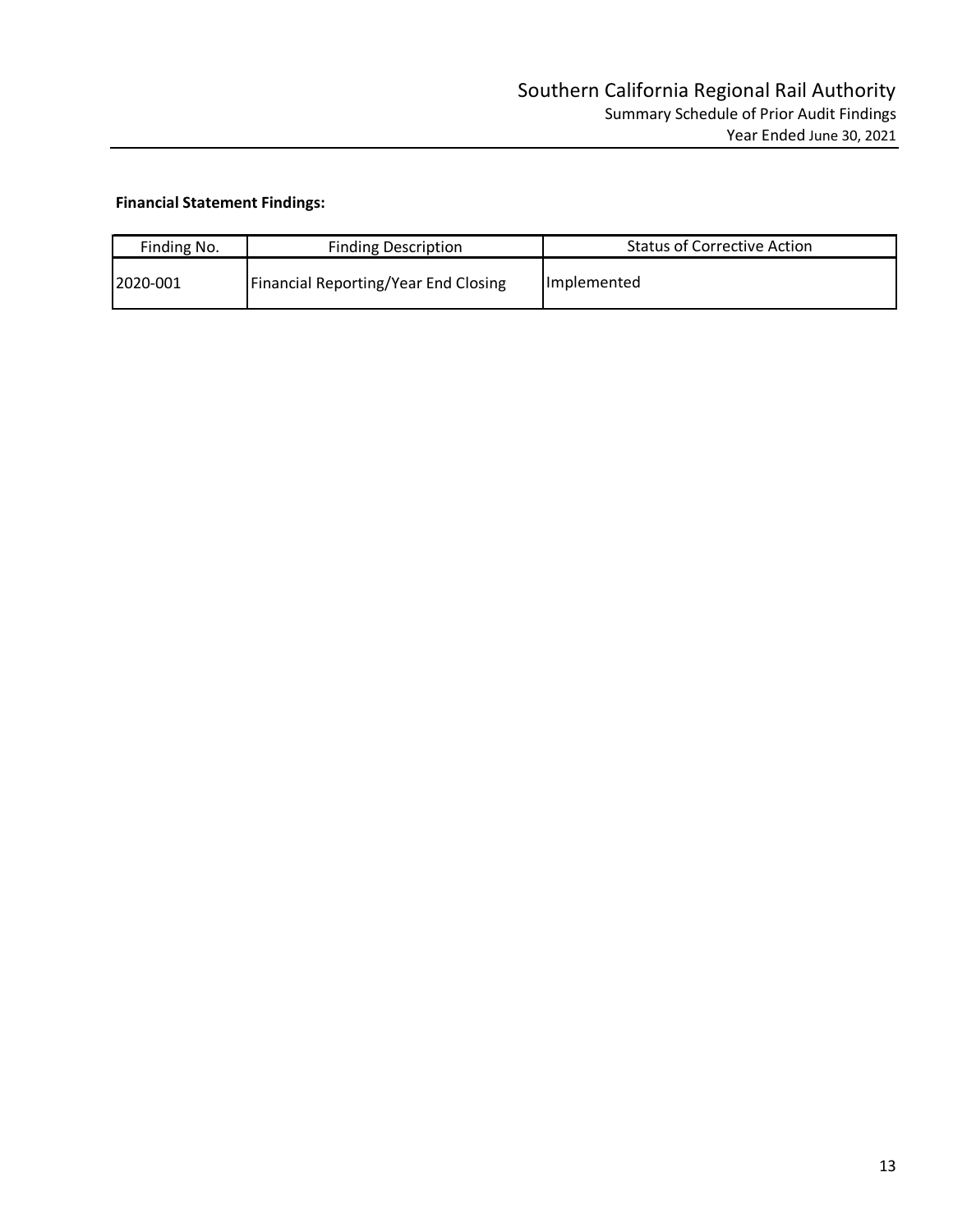

SOUTHERN CALIFORNIA REGIONAL RAIL AUTHORITY METROLINK. 900 Wilshire Blvd. Suite 1500 Los Angeles, CA 90017

metrolinktrains.com

## **SOUTHERN CALIFORNIA REGIONAL RAIL AUTHOURITY**

Corrective Action Plan

Year ended June 30, 2021

Compiled by: Alex Barber